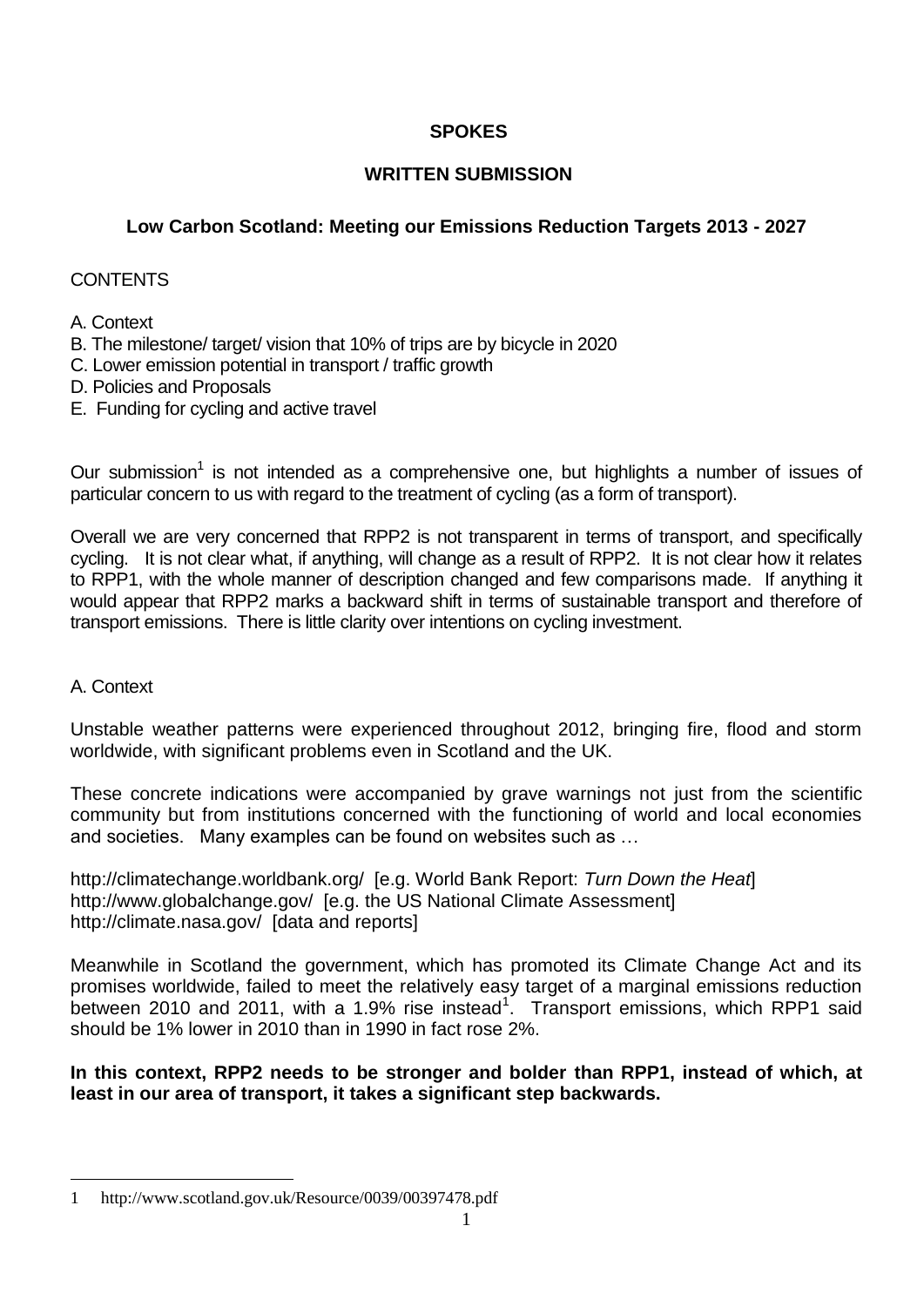# **B.** The milestone/ target/ vision that 10% of trips are by bicycle in 2020

The 'milestone' that at least 10% of journeys are made by bicycle in 2020 was adopted in RPP1 and is repeated in para 7.2.1. The paragraph is slightly ambiguous – we take it to mean that this remains a milestone, but this should be made explicit in the final document.

Paragraph 7.4.34 refers to what it calls the CAPS 'vision' of 10% of all trips being by bicycle in 2020. Although originally termed a 'vision' this has been increasingly taken as, and referred to by Ministers and others as, a target. Given its important role in climate change policy and in the government's obesity strategy, it must surely be a target – or these policies will need other measures to make up the slack. Most recently the **Deputy First Minister, Nicola Sturgeon MSP**, in evidence to ICI Committee, made crystal clear that this is a target, and indeed a target which the government is tackling with 'determination.' The Deputy First Minister stated<sup>2</sup>,

**"** *… it is worth reflecting on the fact that we are committed to the 10 per cent target … targets are not easy to meet or there would be no point in setting them, but we have commitment and determination. We have a lot of work to do throughout Scotland in order to deliver…***"**

The final RPP2 should thus make plain, as the Deputy First Minister clearly stated, that this is a **target**, and one to which the government is committed.

We also support the Pedal on Parliament proposal that the 10% modal share figure should be made a **National Indicator**<sup>3</sup>. Increased use of cycling for transport helps towards several of the government's National Outcomes, in addition to its above values – doubtless these are reasons for the importance attributed to it by the Deputy First Minister, in her evidence to the Committee.

### C. Lower emission potential in transport / traffic growth

Para 7.4.40, and the corresponding row of zeros in the p165 table, are ambiguous, obscure, and deeply worrying.

- How can there be zero progress to 2024, then a massive improvement over just 3 years? what is the basis for these figures?
- Do they include or exclude the abatement potential of the proposals in the earlier rows in the table?
- Why, despite the abatement potential of the previous rows, is there zero emission potential from 2013 to 2024? Is this because the government is planning for traffic growth which will counterbalance the abatement potential of the other measures?

If indeed the government is planning for traffic growth such that there will be no net emissions reduction until 2024, and even then something highly speculative, this is surely shocking in the context we outlined in A above.

Furthermore planning for, or even enabling, traffic growth surely runs contrary to Scottish Planning Policy<sup>4</sup> which states, "*Opportunities for personal travel should be prioritised by mode in the following order – walking, cycling, public transport, car and other motorised vehicles*."

1

<sup>2</sup> http://www.scottish.parliament.uk/parliamentarybusiness/28862.aspx?r=7505

<sup>3</sup> http://www.scotland.gov.uk/About/Performance/scotPerforms/indicator

<sup>4</sup> http://www.scotland.gov.uk/Publications/2010/02/03132605/0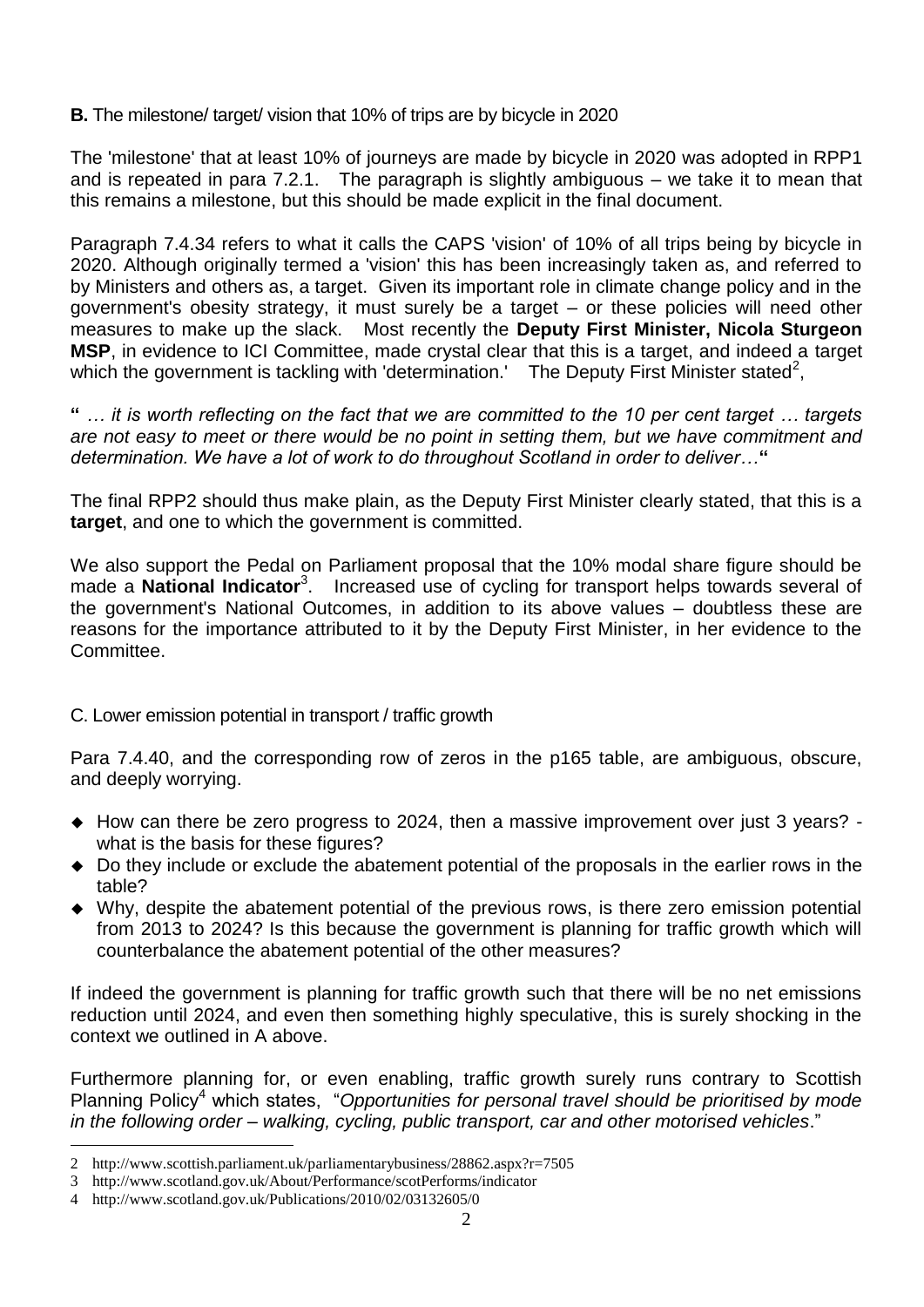Although we are concerned here with climate change, the implications of planning for growth in motor traffic impact even more widely, for example on public health, congestion and urban sprawl.

#### D. Policies and Proposals

The documents are again very confusing. The table on page 165 suggests that cycling (which now, unlike RPP1, falls under 'Sustainable Communities') is entirely in the form of proposals. However clearly CAPS is a policy, albeit its target is grossly underfunded [E below] – and indeed active travel work is already referred to as 'policy' in 4.4.30! RPP2 needs proper clarity on this, with researched, costed and funded policies to meet the 2020 target, to be included both in RPP2 and in the forthcoming CAPS Refresh<sup>5</sup>.

### E. Funding for cycling and active travel

RPP1 was moderately clear as to what funding was needed for active travel to meet the cycling milestone/ CAPS target. Albeit with some uncertainty over the split between walking and cycling this corresponded fairly well to the calculations of ourselves and others that 5% of the transport budget was needed for cycling alone – a figure now nearer 10% given the very low level of cycling investment over the last few years (less than 1% of total transport spending). See, for example, section 4.2 of our recent submission<sup>6</sup> on the CAPS Refresh consultation.

In contrast, the draft RPP2 can only be described as totally obscure on this question, giving no indication of costs for active travel, these being lumped together with other transport measures in the table on page 165.

There is some further detail in the technical appendix (paras 4.4.31, 4.4.32 and table 19), but again the information is very limited and the table is unspecific on active travel, lumping it in with car clubs, travel planning etc.

**Para 4.4.32 inadequacy**. Although, as above, we are unhappy with the entire RPP2 in terms of its lack of specificity on cycling, we make a particular complaint about this paragraph, and its claim that successful European cycling policies have required investment of merely £5 per person per year. The same claim was made in RPP1, and we challenged it after publication of RPP1, in correspondence with the Scottish Government, given the many other documents, and the evidence from English cycling demonstration towns, that £10-£20 per head per year was a more realistic sum.

The £5 claim, apparently, is based on a report<sup>7</sup> by Atkins consultancy. After some correspondence it appears that the Atkins £5 figure is very open to debate, being taken from one small section of another paper which in no way pretends to be a comprehensive picture of cycling investment. We also in that correspondence referred to other documents, such as the Dutch Government's *Cycling in the Netherlands*<sup>8</sup> which gave figures, now quite old, of over 10 euros per head in 7 of the 9 reported towns, ranging up to 27 euros per head – and furthermore it appeared that these were figures for special cycling funds, not necessarily total cycling investment.

<u>.</u>

<sup>5</sup> http://www.spokes.org.uk/wordpress/2013/02/caps-refresh-spokes-view/

<sup>6</sup> http://www.spokes.org.uk/wordpress/2013/02/caps-refresh-spokes-view/

<sup>7</sup> http://www.scotland.gov.uk/Publications/2009/08/26141950/0

<sup>8</sup> http://www.fietsberaad.nl/index.cfm?lang=en&repository=Cycling+in+the+Netherlands